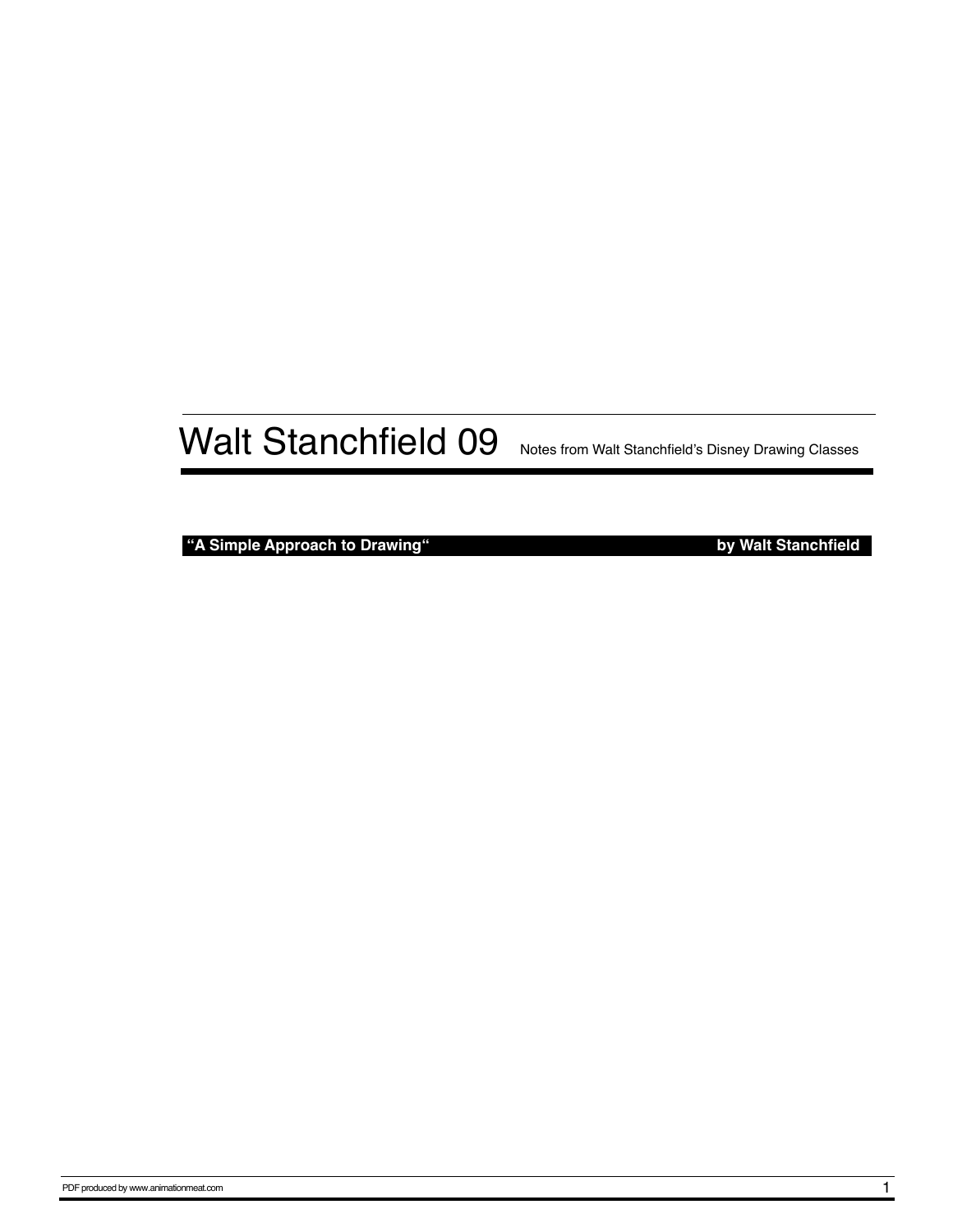#### **A Simple Approach to Drawing**

### **A SIMPLE APPROACH TO DRAWING**

For those in my class who have had little instruction or experience, I would suggest adopting a very simple approach to drawing. Even those who are experienced but have neglected working from a model, can benefit from this. In animation, costumes may run from simple to complex in style, but they are all handled in a simple manner when it comes to folds and wrinkles. There is a kind of shorthand for drapery that is standardized for all characters. Most Disney characters only have wrinkles at the joints, and then only when there is pressure applied by bending or squeezing. So they'll occur at elbows and knees, and at the waist when seated. Women's clothes have wrinkles caused by pleats, gathers, puffed sleeves, etc., but you can always count them on two or three fingers. An excess of material will cause meaningless folds, bumps, and bulges.



I have no control over what a model wears. I always ask them to wear something simple but often they come in some gaudy outfit with pleats, bulges, enormous jeweled belts and abstract patterns and colors. All I can suggest is--its not our job to copy all that stuff, but to cut through the confusion and come up with a simple drawing--one that might duplicate the style used in a feature cartoon. This class after all is not for drawing bulges in cloth, but how to be able to construct a figure with clothes on--in multitudes of gestures. The most logical approach when faced with a model that is clothed in a complicated costume, is to lay in the basic pose with some simple elemental shapes. First study the pose for the gesture--you may have to add a little of your own thespianism--then look for weight distribution and over all abstract shape (silhouette), ignoring all particulars like muscles or other detail, and go for the general, overall generic gesture. This gives you the opportunity also to concentrate on relative proportions. Proportions are important and you must develop a sensitivity to them--Mickey, Roger Rabbit, the Mermaid, Eric, Sebastian--all with distinct proportions.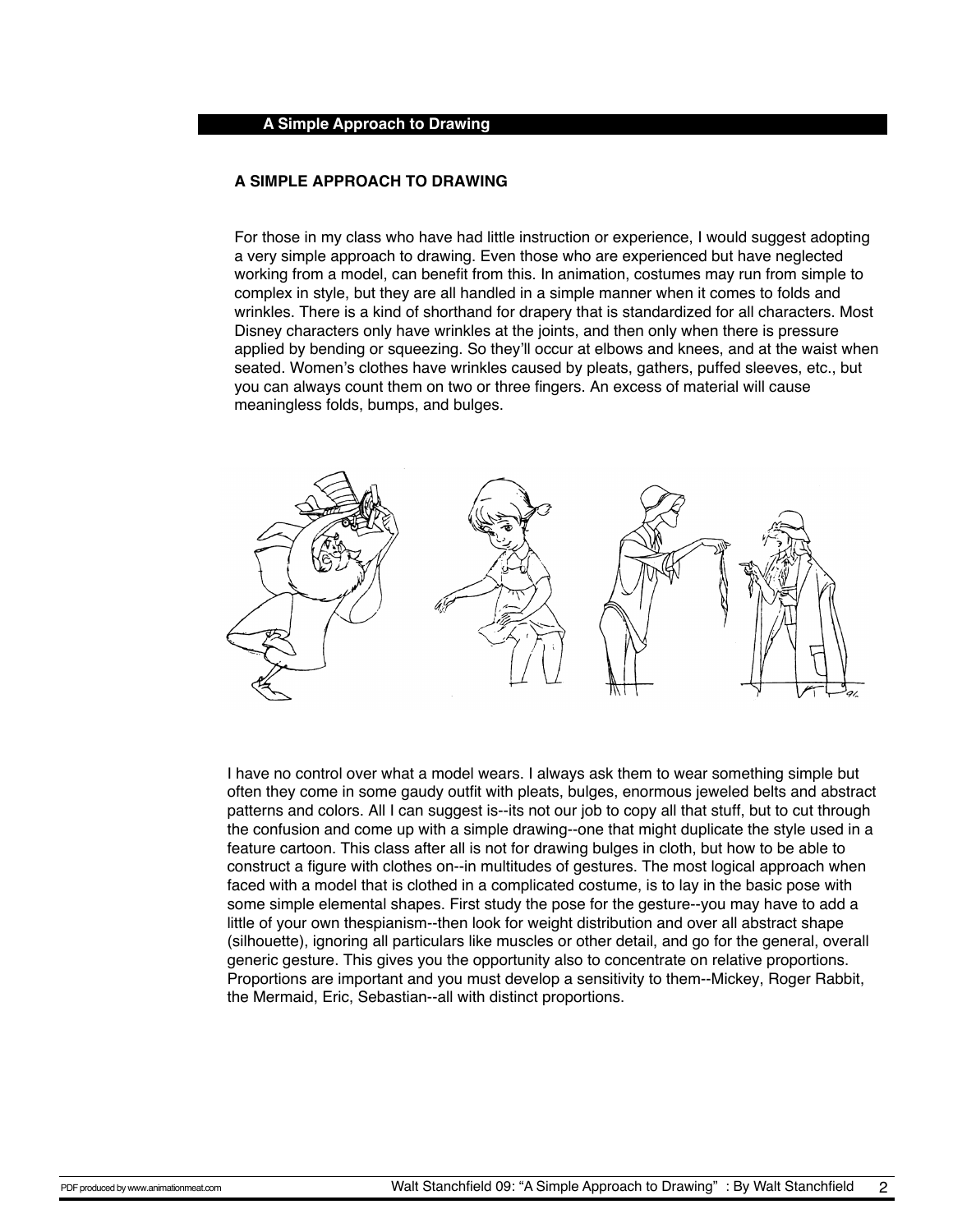#### **A Good Impression**

Here are some suggestions for a simple approach. You'll not be encumbered or confused by a multitude of superfious lines and puzzling shapes. Once you have the pose captured, the costume will be easier to put on. And using the known facts about wrinkles, you will be able to pick and choose the appropriate wrinkles from the model or make up some of your own. Let me suggest that in working out your "shorthand" body-shape--when the chest and hip are twisted, they can be handled as separate shapes. That way you can more easily draw them facing in different directions. When they are not twisting, the chest and hip areas can be treated as one shape.